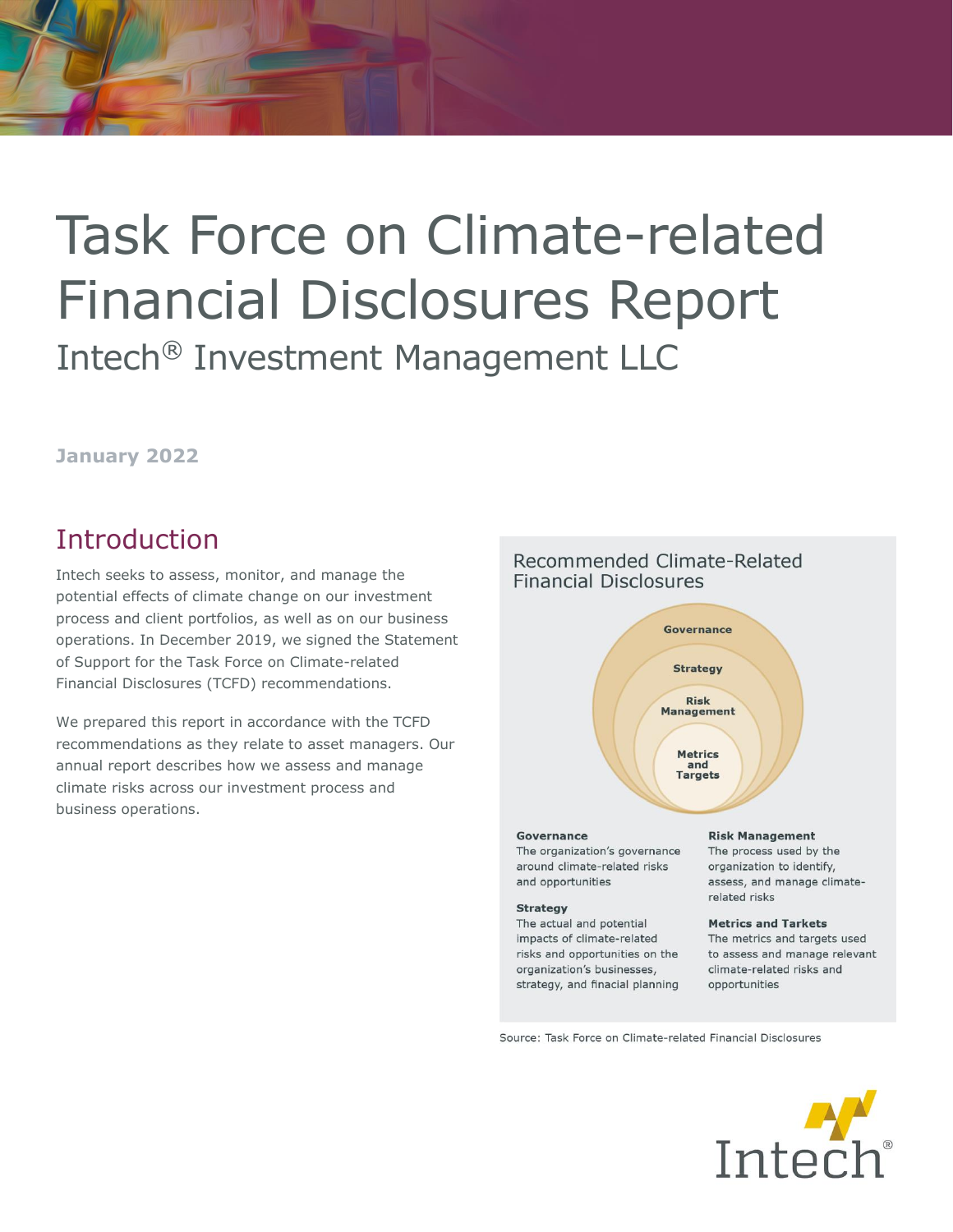## Governance

Intech's Sustainability Committee brings to life our commitment to sustainable development. The committee, comprised of company leaders across all business functions including the CEO and CIO, aligns our broad view of sustainable development with our [mission](https://www.intechinvestments.com/culture)  [and values](https://www.intechinvestments.com/culture), our clients' values, and the needs of our communities. The committee is tasked with identifying and promoting sustainability initiatives, enacting those endeavors, and measuring their impact. Intech actively embraces an environmentally aware culture and encourage employees to take steps towards creating positive sustainability through various means.

As a TCFD supporter, climate risk is specifically included as a theme in the Sustainability Committee's initiatives regarding our approach to climate-related issues. The Committee determines how it can influence internal decision-making by identifying, assessing, and managing climate-related risks and opportunities and strengthening policies and implementing relevant programs, practices, and behaviors. Specifically, Intech's Sustainability Committee and the ESG integration subcommittee regularly discuss and review the strategic direction related to the ESG research agenda, use and development of ESG data and ESG integration into Intech's investment process.

## Portfolio Management

While Intech does not have employees dedicated solely to climate change due to its mathematical investment process, all portfolios are managed on a team basis. Climate and environmental risk factors have been implemented in all our strategies to various degrees depending on each client's investment objective. Dr. Adrian Banner (CEO/CIO) oversees the management of all portfolios and is an active member of Intech Sustainability Committee. In addition, Intech's Investment Risk Committee is responsible for overseeing management of ESG/climate-issues, risks and opportunities, and their integration.

# Strategy/Risk Management

## Investment Process

Intech's investment process utilizes a mathematical approach that uses the natural volatility of stocks to build a portfolio that attempts to outperform the target benchmark index over the long term while managing the risk over various dimensions. The investment process aims to capture an excess return in the form of a rebalancing premium, by systematically rebalancing the portfolio to a set of target weights for each stock.

We take a risk-based approach to ESG. We combine third-party ESG ratings that emphasize the impact of stock-specific issues with extensive internal statistical analysis of broad and persistent ESG themes. This allows us to integrate ESG considerations into our investment process in a manner complementary to the rest of the portfolio constraints, while maintaining the target of consistent long-term outperformance. Our ESG risk factors and ESG specific constraints are one of many dimensions in which we measure and manage risk and are subject to a similar process as the other factors and constraints we consider in our process.

For the clients that specifically desire an improved ESG profile versus the benchmark (ESG score boost, carbon reduction…), we aim to provide strategies that consistently satisfy this goal in a way that balances the resulting risk and return outcomes.

Our strategy in term of ESG integration is to manage ESG-based systematic risks, including environmental consideration, in a manner that is consistent with our investment approach. Additionally, we have the flexibility to create enhanced bespoke ESG solutions and low carbon solutions based on various ESG preferences.

## Proxy Voting and Company Engagement

We exercise the voting rights on behalf of our clients who delegate this responsibility to Intech, which is an important part of our fiduciary obligation. Thus, we vote to achieve outcomes aligned with our clients' long-term economic interests. We partner with Institutional Shareholder Services, Inc. (ISS), which offers a range of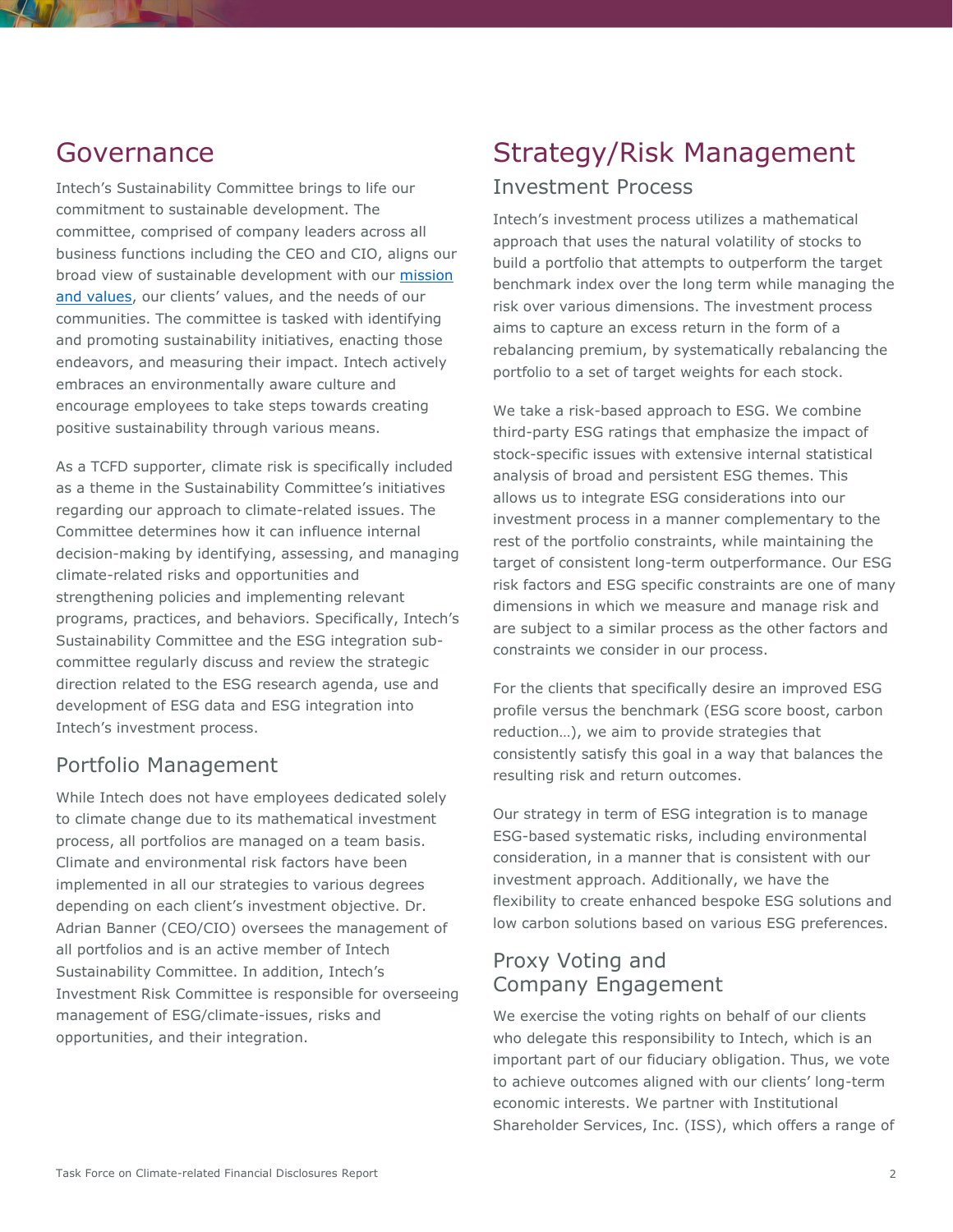different voting policies from which our clients may choose to reflect their voting preferences. For clients who delegate proxy-voting authority to us, Intech uses [ISS Sustainability Proxy Voting Guidelines](https://www.issgovernance.com/policy-gateway/voting-policies/) unless otherwise directed. These guidelines seek to support global governing bodies promoting sustainable business practices that advocate for stewardship of the environment, fair labor practices, non-discrimination, and the protection of human rights. [ISS Climate Proxy](https://www.issgovernance.com/policy-gateway/voting-policies/)  [Voting Guidelines](https://www.issgovernance.com/policy-gateway/voting-policies/) are also available to Intech clients.

Additionally, to maximize the impact of our engagement efforts in conjunction with other investors, we use ISS's pooled engagement service. Each year, ISS engages with over 100 companies on our behalf due to our belief that engagement plays a critical role in helping to identify, understand, and appropriately consider ESG risks, including climate change. Our collaboration with ISS strengthens our voice, not only on climate change, but also on human rights, labor rights, environmental risks, and corruption issues by jointly engaging companies alongside other investors. ISS facilitates dialogue with companies who fail to meet responsible business conduct standards, face credible allegations, or lack transparency in their ESG risk mitigation efforts. They also facilitate the management process with real-time reporting that implements global stewardship codes and reporting frameworks, including the PRI.

For climate-related engagements, ISS evaluates a company's exposure to climate-related risks, assesses management's climate awareness, evaluates their riskmanagement approach, and encourages the adoption of industry best practices. ISS encourages companies to adopt the TCFD framework and improve disclosures. This helps investors make more informed investment decisions in the knowledge that a company has a riskmanagement process in place to help it handle an array of climate risks.

## Collaborative Initiatives

As a signatory to Climate Action 100+, we work with other investors to ensure the world's largest corporate greenhouse gas emitters take necessary action on climate change. In 2021, Intech joined the Investor

Agenda and the Net Zero Asset Managers Initiative. Addressing climate change requires a global collective effort and we aim to collaborate with our industry peers to achieve this objective. These initiatives provide a forum of collaboration within the asset management industry on climate action, help shape, and promote best practices in term of ESG investments, corporate engagement, investor disclosures, and policy advocacy.

## Product Development

Given the potentially significant investment opportunities in proactively addressing climate change, we expect to offer more investment strategies that can help to enable the low-carbon transition. We can potentially customize an investment strategy to conform to a specific set of carbon-intensity constraints, and we make sure that our current and prospective clients are aware of this capability. In addition to the many customized solutions tailored to our clients' specific ESG objectives, Intech offers a Global ESG flagship product. The strategy is benchmarked to the MSCI World Index and seeks to boost Environmental, Social, and Governance (ESG) scores above the index while maintaining carbon intensity below the index.

## Business Operations

Considerations of physical risks to our operations that are outside of our direct control include analyzing the changes in key climatic parameters such as extreme weather events and rainfall that are likely to impact our operations, and employee health and wellbeing. For example, our operations in West Palm Beach, Florida, are likely to be susceptible to physical risks such as floods, tropical storms, and severe hurricanes. These events could affect our employees in the affected region and impact our operations. To mitigate the risk of business disruptions at our main office, we are able to allow for the seamless transition of work from our West Palm Beach location to our secondary office in Princeton, New Jersey. Both locations are configured to allow staff from either location to effectively work from the other location in the event of an unplanned event or work entirely remotely.

We have also taken steps to improve the energy efficiency of our two facilities. Our company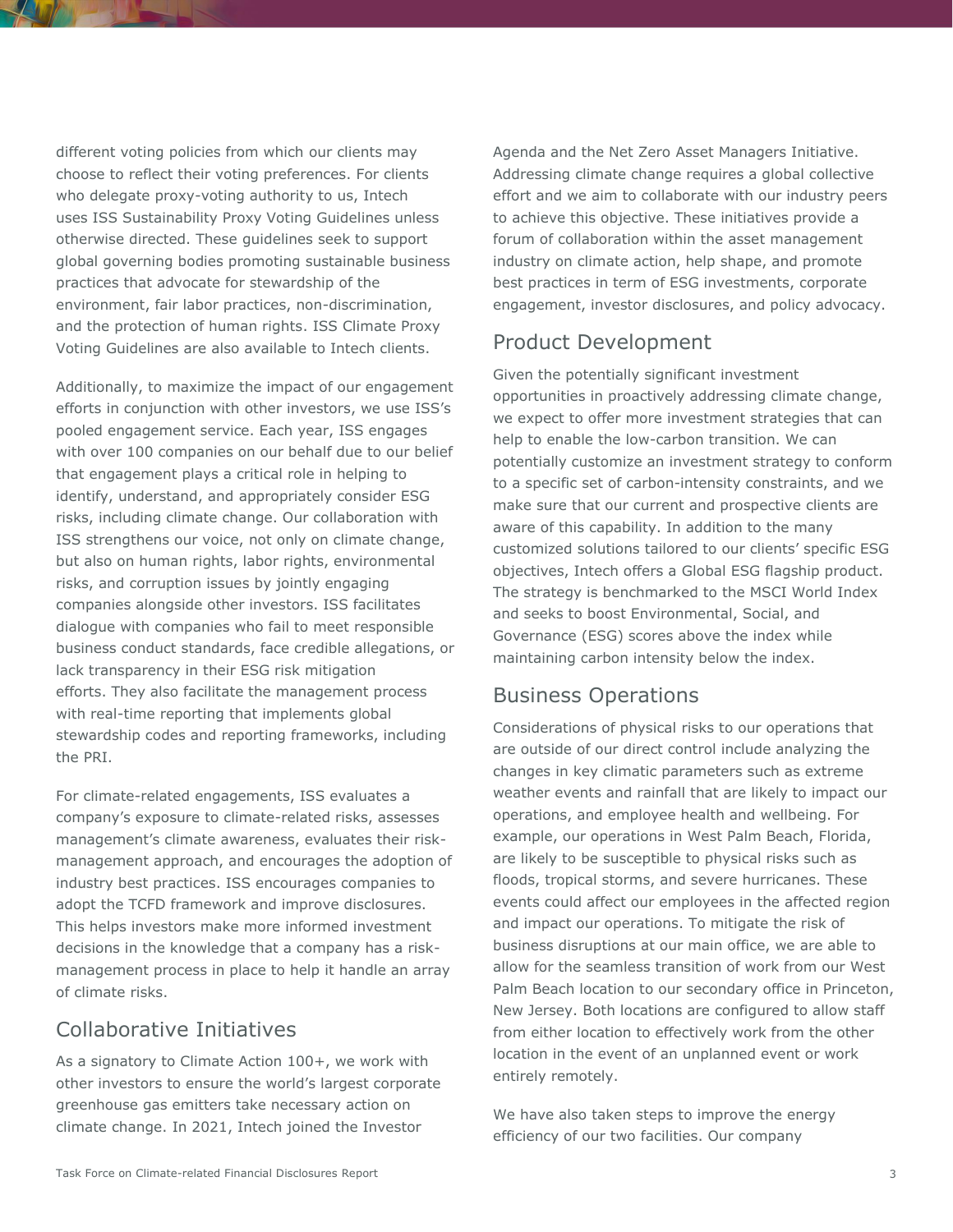headquarters in West Palm Beach, FL is [Gold LEED®](https://www.usgbc.org/leed)  [certified,](https://www.usgbc.org/leed) a recognized symbol of sustainability achievement and leadership in the construction industry. We also conserve resources and reduce pollution across many areas of our operation, continually evaluating new opportunities to reduce our environmental impact.

- Adopting more web-based meetings
- Defaulting to paperless presentations and reports
- Offering employees remote working options
- Requiring suppliers to detail their sustainability efforts
- Providing employees reusable coffee mugs and tableware
- Promoting our corporate recycling program

# Metrics and Targets

## ESG Integration

In 2021, we incorporated ESG risk factors and constraints into all of our strategies. Our research has shown that ESG characteristics can introduce material systematic risks to portfolios. As a result, we developed proprietary ESG factors and constraints that help us manage the risks induced by ESG-related issues.

We combine widely accepted, third-party ESG ratings that emphasize stock-specific impacts with proprietary statistical analysis that reveals related attributes that are broad and historically persistent. This technique allows us to conduct robust back-testing and integrate ESG considerations as risk factors in a manner consistent with other portfolio risk constraints.

Currently, Intech evaluates ESG considerations across five risk factors, two of which are environmental and carbon emission related. These factors are part of our multi-dimensional risk estimation model, which includes other factor-specific risks such as momentum, size, beta, etc. Combined with country, sector and stockspecific risks, our optimization process establishes portfolio-level risk exposures and adapts them to

balance their contributions to return generation, diversification and risk.

Intech can also tilt these ESG exposures at the portfolio level, which includes lowering the carbon intensity of a portfolio relative to its benchmark for clients seeking to lower the carbon intensity of their portfolios.

Every Intech strategy incorporates environmental and carbon factors for risk management purposes, regardless of whether a strategy has an explicit sustainable mandate.

## Carbon Emission Measurement and Reporting

We measure the carbon footprint of all the portfolios we manage. We rely on MSCI data for this analysis, which is a global provider of company-level carbon and environmental metrics. Our preferred measure is carbon intensity (Tons of CO<sub>2</sub>e/ USD mn revenue). It allows for a comparison of the carbon emission between companies of different sizes since it is normalized by sales level.

At a portfolio level, using the carbon intensity allows us to calculate the weighted average carbon intensity and to compare it to the weighted average carbon intensity of the benchmark. The carbon intensity data we use are based on MSCI Scope 1 (direct emissions from fossil fuel combustion) and Scope 2 (indirect emissions resulting from electricity usage) but not Scope 3 (all other emissions) for which the data coverage is more limited. We will continue to monitor the data availability for scope 3 emissions from third party providers in 2022 for potential future inclusion as recommended by the TCFD.

As of December 31, 2021, the portfolio weighted average carbon intensity aggregated at the firm level was 72 tCO2e/US\$M sales compared to the equivalent aggregated benchmark carbon intensity of 126 tCO2e/ US\$M sales. That constitutes an overall 43% reduction in carbon intensity in our portfolios relative to the blended benchmark.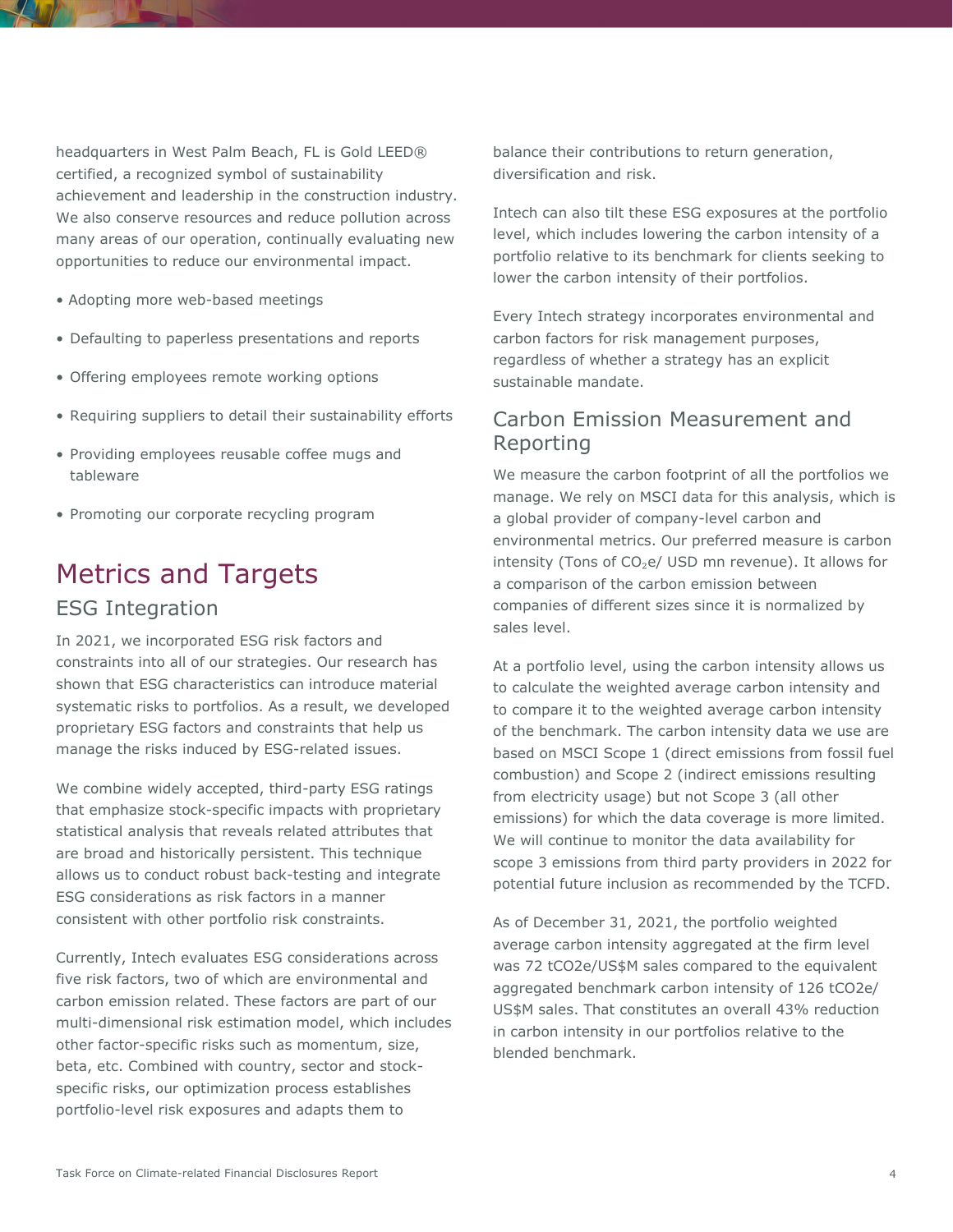Our portfolios' weighted average carbon intensity has decreased significantly since 2019 reflecting the gradual integration of ESG and carbon risk factors and constraints in all our portfolios and the increase demand from our clients for strategies with explicit carbon intensity reduction.



At the corporate level, our preliminary evaluation shows that Intech total carbon emission for 2021 was around 213 tons of CO2. This result is consistent with Intech carbon emission for 2020 but is significantly lower than pre-pandemic levels. We will continue to offer flexible work practices for our employees and encourage the adoption of web-based meetings in lieu of travel when appropriate as part of our commitment to minimize Intech's corporate footprint.

### Intech total estimated emissions:



## Target setting and Climate Action Plan

As a signatory of the Net Zero Asset Managers initiative, Intech is currently working on the first disclosure to the initiative that will include the initial percentage of portfolio that will be managed in line with net zero, baseline and target year, as well as the methodology used with target setting. This information will be shared in our next update to the TCFD.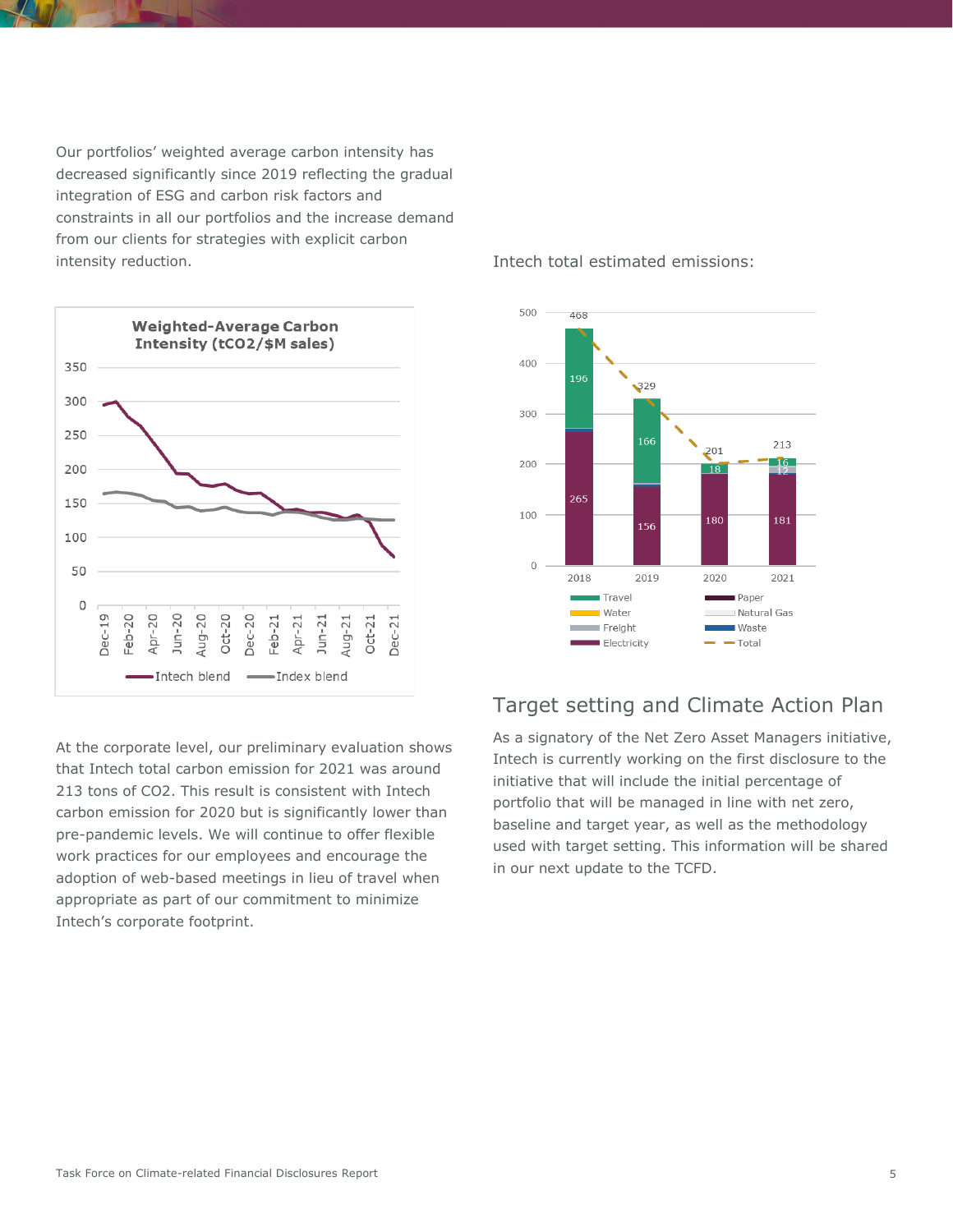# **Conclusion**

We recognize that climate change is one of the most pressing issues today. As a TCFD supporter, we are committed to formulating a firm-wide approach to accelerating clean economic growth and supporting the transition to a low-carbon global economy. We will continue to work towards implementing the TCFD recommendations and will report accordingly on an annual basis.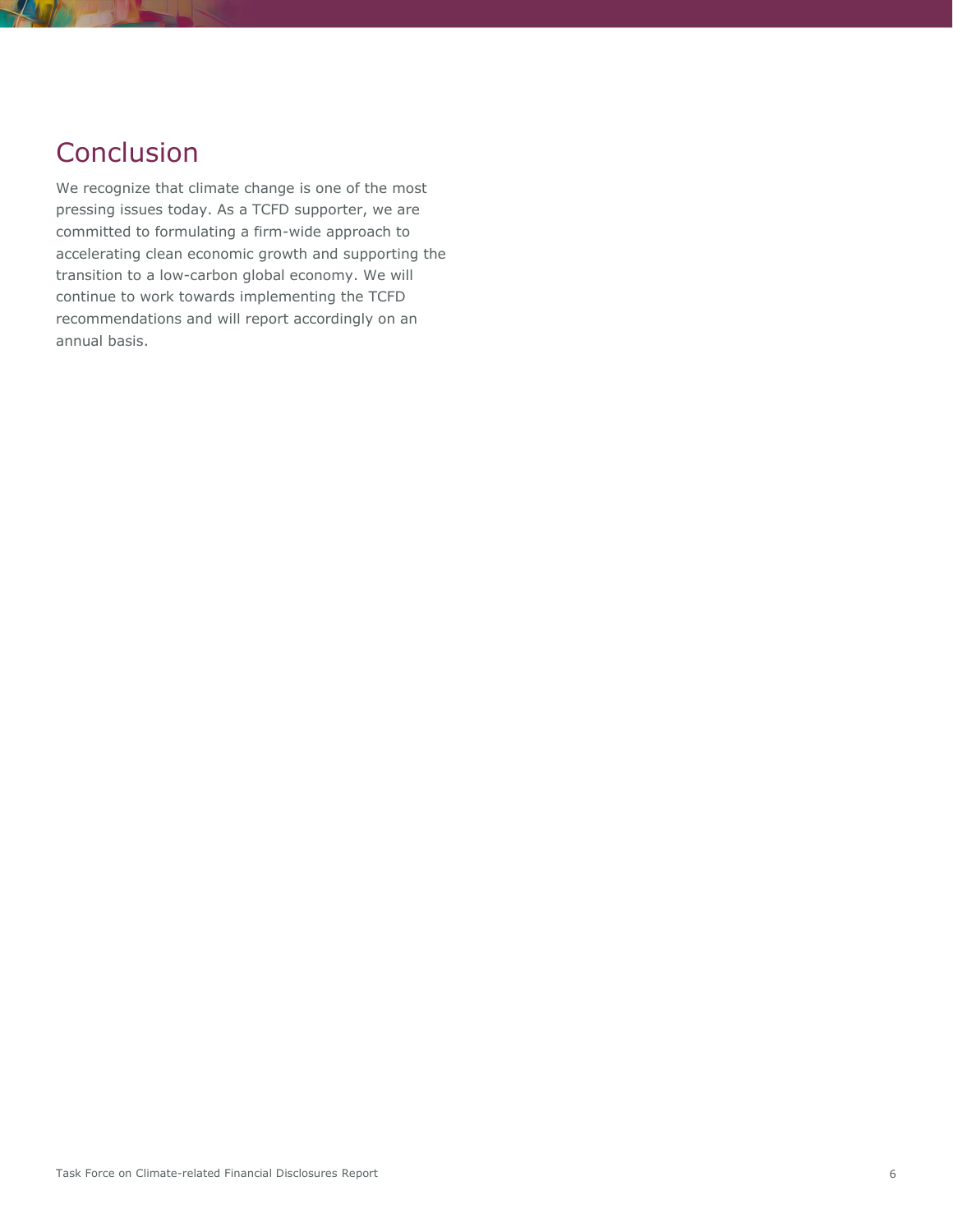## **Disclosures**

Intech Investment Management LLC ("Intech") has prepared this document for distribution only under such circumstances as may be permitted by applicable laws. This document does not constitute investment advice or a personal recommendation, and it does not consider in any way the suitability or appropriateness of the subject matter for the individual circumstances of any recipient or investor.

This document is for informational purposes only, and is not intended to be an offer, or a solicitation of an offer, to buy or sell any security or participate in any trading strategy. The information and opinions in this document have been derived from or reached from sources believed in good faith to be reliable, but have not been independently verified.

Historical data shown represents past results and does not guarantee comparable future results. This report may also contain forward-looking statements, which do not guarantee future results. Actual results could differ from those contemplated by these forward-looking statements.

Intech makes no guarantee, representation, or warranty, express or implied, and accepts no responsibility or liability for the accuracy or completeness of this document. No reliance should be placed on any assumptions, forecasts, projections, estimates, or prospects contained within this document. This document should not be regarded as a substitute for the exercise of their own judgment. Opinions stated may change without notice.